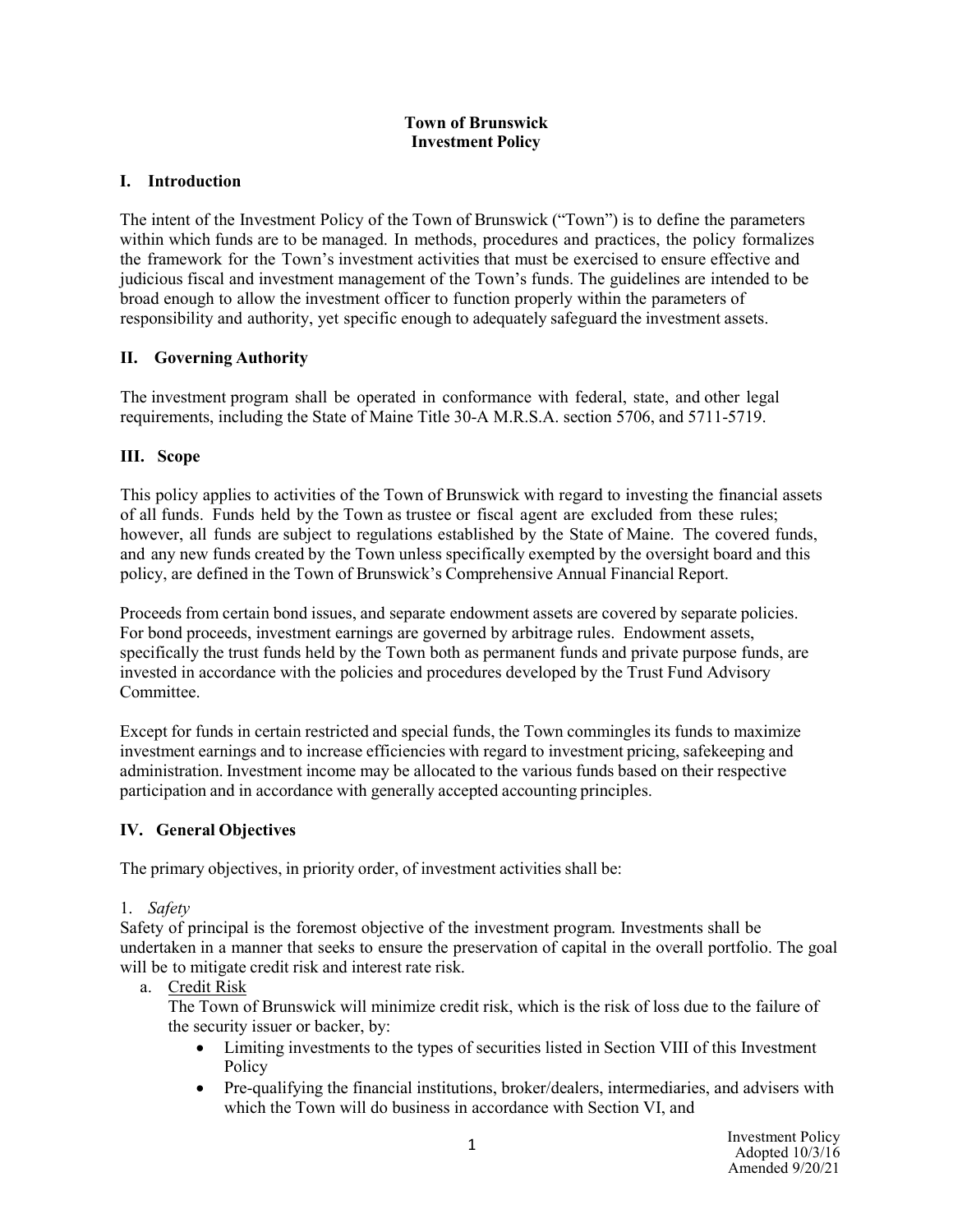• Diversifying the investment portfolio so that the impact of potential losses from any one type of security or from any one individual issuer will be minimized.

## b. Interest Rate Risk

The Town of Brunswick will minimize interest rate risk, which is the risk that the market value of securities in the portfolio will fall due to changes in market interest rates, by:

- Structuring the investment portfolio so that securities mature to meet cash requirements for ongoing operations, thereby avoiding the need to sell securities on the open market prior to maturity, and
- Investing operating funds primarily in shorter-term securities, money market mutual funds, or similar investment pools and limiting the average maturity of the portfolio in accordance with this policy (see Section IX).

## 2. *Liquidity*

The investment portfolio shall remain sufficiently liquid to meet all operating requirements that may be reasonably anticipated. This is accomplished by structuring the portfolio so that securities mature concurrent with cash needs to meet anticipated demands (static liquidity). Furthermore, since all possible cash demands cannot be anticipated, the portfolio should consist largely of securities with active secondary or resale markets (dynamic liquidity). Alternatively, a portion of the portfolio may be placed in money market mutual funds or local government investment pools which offer same-day liquidity for short-term funds.

## 3. *Yield*

The investment portfolio shall be designed with the objective of attaining a market rate of return throughout budgetary and economic cycles, taking into account the investment risk constraints of safety and liquidity needs. Return on investment is of secondary importance compared to the safety and liquidity objectives described above. The core of investments is limited to relatively low risk securities in anticipation of earning a fair return relative to the risk being assumed.

## 4. *Special Considerations*

Consistent with achieving the investment objectives set forth herein, the investment portfolio will incorporate environmental, social and corporate governance (ESG) factors as core components of decision- making and risk management, taking into account governance practices, environmental or social impact, and regulatory and reputational risks.

Where possible, funds may be invested for the betterment of the local economy or that of local entities within the State. The Town may accept a proposal from an eligible institution which provides for a reduced rate of interest provided that such institution documents the use of deposited funds for community and economic development projects.

# **V. Standards of Care**

## 1. *Prudence*

The standard of prudence to be used by investment officials shall be the "prudent person" standard and shall be applied in the context of managing an overall portfolio. Investment officers acting in accordance with written procedures and this investment policy and exercising due diligence shall be relieved of personal liability for an individual security's credit risk or market price changes, provided deviations from expectations are reported in a timely fashion and appropriate action is taken to control adverse developments.

## The "prudent person" standard states that,

"Investments shall be made with judgment and care, under circumstances then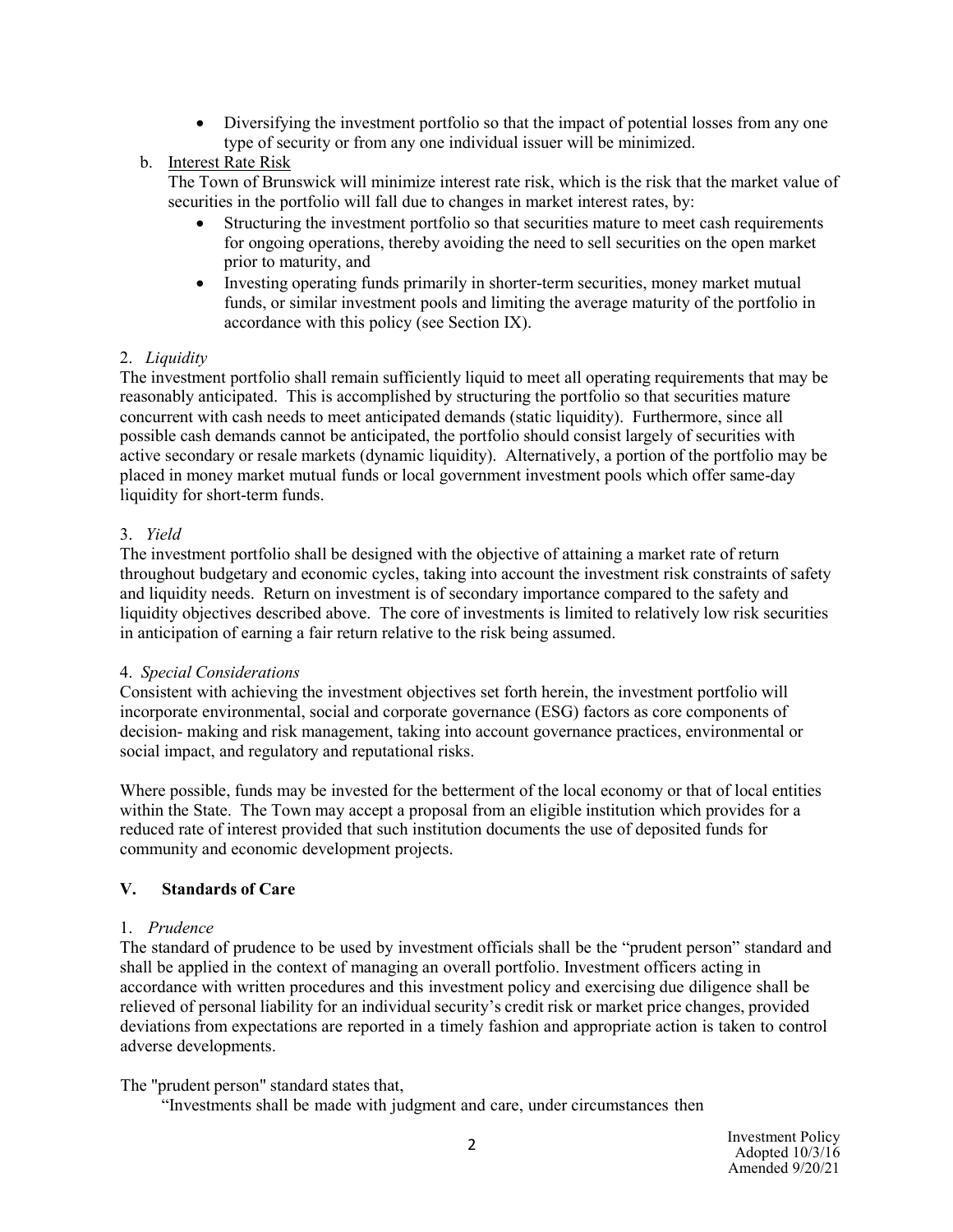prevailing, which persons of prudence, discretion and intelligence exercise in the management of their own affairs, not for speculation, but for investment, considering the probable safety of their capital as well as the probable income to be derived."

### 2. *Ethics and Conflicts of Interest*

Officers and employees involved in the investment process shall refrain from personal activity that could conflict with the proper execution and management of the investment program, or that could impair their ability to make impartial investment decisions. Employees and investment officials shall disclose any material interests in financial institutions with which they conduct business. Disclosure shall be made to the governing body. They shall further disclose any personal financial/investment positions that could be related to the performance of the investment portfolio. Employees and officers shall refrain from undertaking any personal investment transactions with the same individual with whom business is conducted on behalf of the Town of Brunswick.

### 3. *Delegation of Authority and Responsibilities*

Authority to manage the investment program is granted to the Treasurer, hereinafter referred to as investment officer and derived from the following: Brunswick Town Charter, Article V, Section 507. Responsibility for the operation of the investment program is hereby delegated to the investment officer, who shall act in accordance with established written procedures and internal controls for the operation of the investment program consistent with this Investment Policy. All participants in the investment process shall seek to act responsibly as custodians of the public trust. No officer or designee may engage in an investment transaction except as provided under the terms of this policy and supporting procedures.

## **VI. Authorized Financial Institutions, Depositories, and Broker/Dealers**

#### *1. Authorized Financial Institutions, Depositories, and Broker/Dealers*

A list will be maintained of financial institutions and depositories authorized to provide investment services. In addition, a list will be maintained of approved security broker/dealers selected by conducting a process of due diligence. These may include 'primary" dealers or regional dealers that qualify under Securities and Exchange Commission (SEC) Rule 15C3-1 (uniform net capital rule).

All broker/dealers who desire to become qualified for investment transactions must supply the following as appropriate:

- Audited financial statements demonstrating compliance with state and federal capital adequacy guidelines
- Proof of FINRA certification
- Proof of state registration
- Certification of having read and understood and agreeing to comply with the Town of Brunswick's investment policy.
- Evidence of adequate insurance coverage.

A periodic review, at least once every five years, of the financial condition and registration of all qualified financial institutions and broker/dealers will be conducted by the investment officer.

#### *2. Minority, Emerging and Community Financial Institutions*

From time to time, the investment officer may choose to invest in instruments offered by minority, emerging and community financial institutions. All terms and relationships will be fully disclosed prior to purchase, and will be reported to the appropriate entity on a consistent basis and should be consistent with state or local law.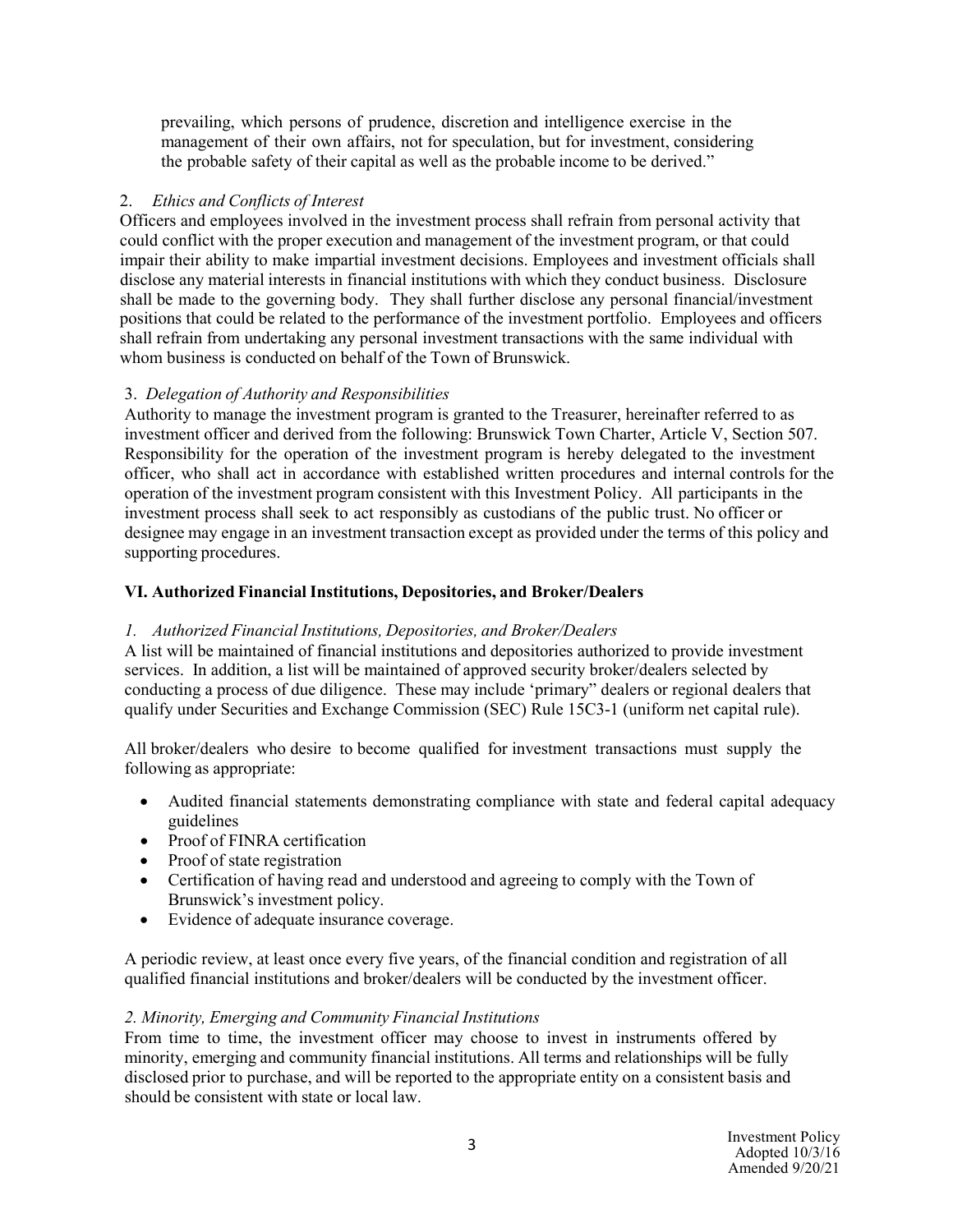## **VII. Safekeeping and Custody**

#### 1. *Delivery vs. Payment*

All trades of marketable securities will be executed (cleared and settled) on a delivery vs. payment (DVP) basis to ensure that securities are deposited in the Town of Brunswick's safekeeping institution prior to the release of funds.

## 2. *Third-Party Safekeeping*

Securities will be held by an independent third-party custodian selected by the Town. All securities will be evidenced by safekeeping receipts in the Town's name.

### 3. *Internal Controls*

The investment officer is responsible for establishing and maintaining an internal control structure designed to ensure that the assets of the Town are protected from loss, theft or misuse. Specifics for the internal controls shall be documented in written procedures that shall be reviewed and updated annually.

The internal control structure shall be designed to provide reasonable assurance that these objectives are met. The concept of reasonable assurance recognizes that (1) the cost of a control should not exceed the benefits likely to be derived and (2) the valuation of costs and benefits requires estimates and judgments by management. The internal controls shall address the following points at a minimum:

- Control of collusion
- Separation of transaction authority from accounting and recordkeeping
- Custodial safekeeping
- Avoidance of physical delivery securities
- Clear delegation of authority to subordinate staff members
- Written confirmation of transactions for investments and wire transfers
- Dual authorizations of wire transfers
- Staff training and
- Review, maintenance and monitoring of security procedures both manual and automated.

The external auditor shall provide an annual independent review to assure compliance with state law, policies and procedures.

#### **VIII. Suitable and Authorized Investments**

#### 1. *Investment Types and Credit Guidelines*

Consistent with the GFOA Policy Statement on State and Local Laws Concerning Investment Practices, the following investments will be permitted by this policy and are those defined by state and local law where applicable. Typical types of securities include:

- U.S. Treasury and other government obligations that carry the full faith and credit guarantee of the United States for the payment of principal and interest;
- Federal Agency or U.S. government sponsored enterprises (GSE) obligations, participations or other instruments;
- Certificates of Deposit;
- Bankers' acceptances;
- Commercial paper, rated in the highest tier (e.g., A-1, P-1, F-1, or D-1 or higher) by a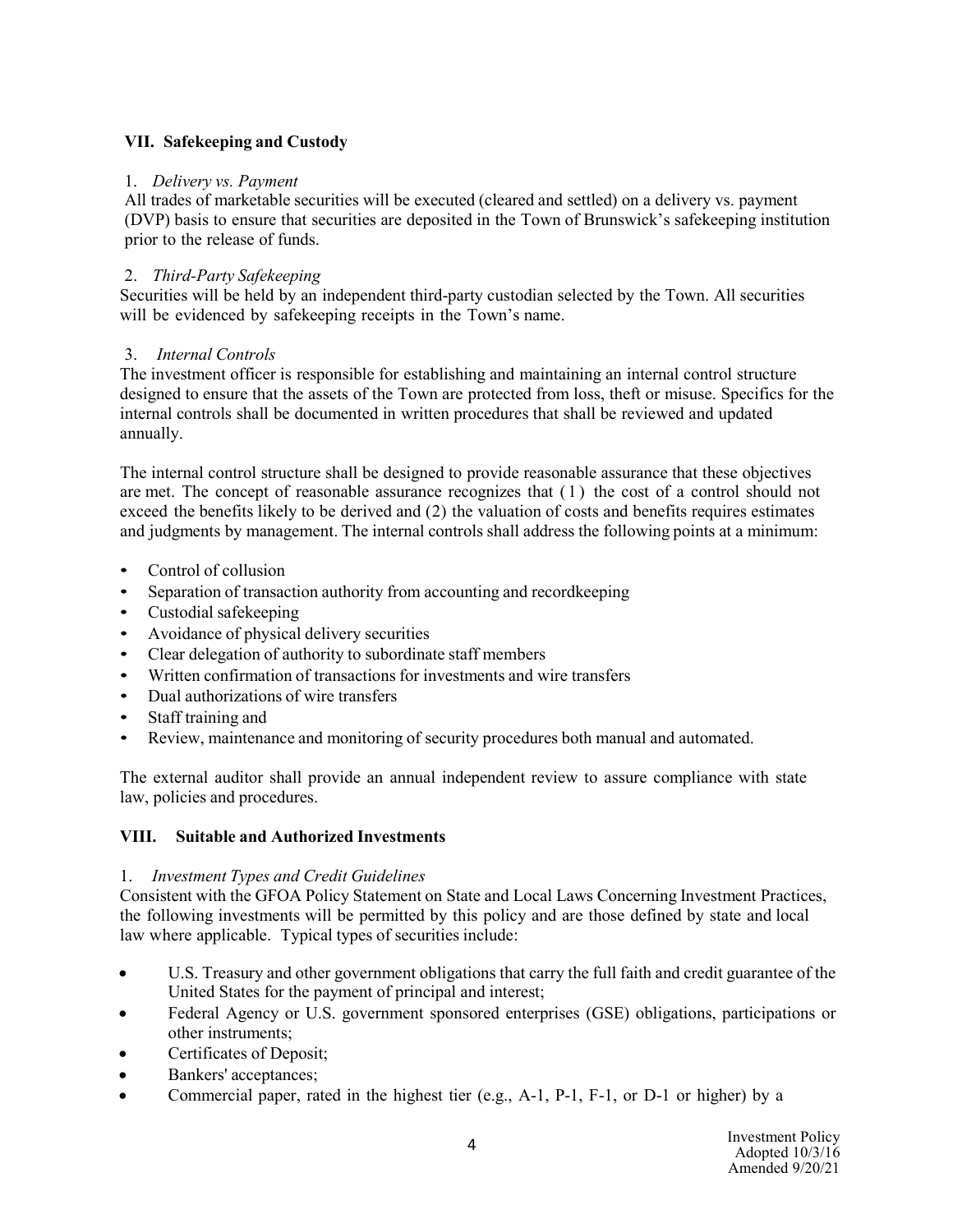nationally recognized rating agency;

- Investment-grade obligations of state, provincial and local governments and public authorities;
- Fully collateralized Repurchase agreements collateralized in compliance with this Policy, governed by a SIFMA Master Repurchase Agreement and with a maximum maturity;
- SEC registered money market mutual funds; and
- Local government investment pools.

### 2. *Collateralization*

Where allowed or required by state law and in accordance with the GFOA Recommended Practices on Collateralizing Public Deposits, full collateralization will be required on all demand deposit accounts, including checking accounts and non-negotiable certificates of deposit.

### **IX. Investment Parameters**

### 1. *Diversification*

It is the policy of the Town of Brunswick to diversify its investment portfolios. To eliminate risk of loss resulting from the over-concentration of assets in a specific maturity, issuer, or class of securities, assets in all Town funds shall be diversified by maturity, issuer, and class of security. Diversification strategies shall be determined and revised periodically by the investment officer for all funds.

#### 2. *Maximum Maturities*

To the extent possible, the Town of Brunswick shall attempt to match its investments with anticipated cash flow requirements. Unless matched to a specific cash flow, the Town will not directly invest in securities maturing more than five (5) years from the date of purchase or in accordance with state and local statutes and ordinances. The Town shall adopt weighted average maturity limitations consistent with the investment objectives.

Reserve funds and other funds with longer-term investment horizons may be invested in securities exceeding five (5) years if the maturities of such investments are made to coincide as nearly as practicable with the expected use of funds. The intent to invest in securities with longer maturities shall be disclosed in writing to the legislative body.

Because of inherent difficulties in accurately forecasting cash flow requirements, a portion of the portfolio should be continuously invested in readily available funds such as collateralized deposit accounts, local government investment pools, money market funds, or overnight repurchase agreements to ensure that appropriate liquidity is maintained to meet ongoing obligations.

## **X. Reporting**

#### 1. *Annual report*

The investment officer shall prepare an investment report at least annually, including a management summary that provides an analysis of the status of the current investment portfolio and the individual transactions executed over the last year. The report should be provided to the Town's Finance Committee. The report will include, at a minimum, the following:

- a. An asset listing showing cost and market value of each security, type of investment, issuer, and interest rate;
- b. Maturity distribution of the portfolio;
- c. Average portfolio credit quality; and,
- d. Distribution by type of investment.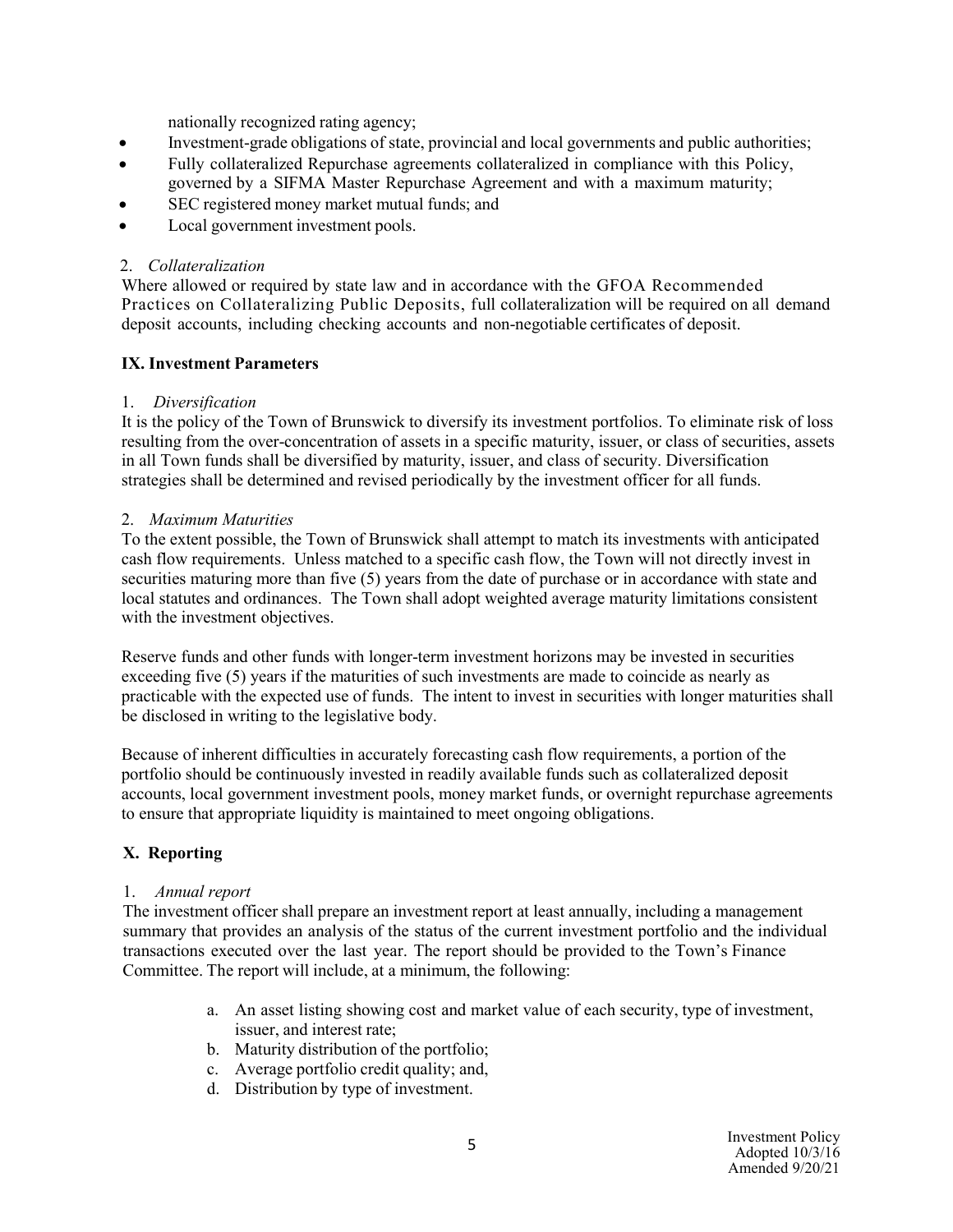#### 2. *Annual audit*

The Town's external auditor shall conduct an annual process of independent review to assure compliance with internal controls, and to verify the accuracy of management's reporting. Such audit will include tests deemed appropriate by the auditor, and reports of any findings will be made as part of the auditor's annual report to Council.

## **XI. Policy Considerations**

## 1. *Exemption*

Any investment currently held that does not meet the guidelines of this policy shall be exempted from the requirements of this policy. At maturity or liquidation, such monies shall be reinvested only as provided by this policy.

### 2. *Amendments*

This policy shall be reviewed on an annual basis. Any changes must be approved by the investment officer and any other appropriate authority, as well as the individuals charged with maintaining internal controls.

## **XII Approval of Investment Policy**

The investment policy and any modifications to that policy shall be formally approved and adopted by the Town Council, and shall be reviewed annually by the Finance Committee

## **XIII. Attachments**

The following documents, as applicable, are attached to this policy:

Glossary State of Maine Title 30-A M.R.S.A. section 5706, and 5711-5719 GFOA Best Practices and Advisories: Collateralizing Public Deposits (2007 – GFOA TIM Committee)

Adopted by Town Council: October 3, 2016 Amendment by Town Council (ESG language added): September 20, 2021